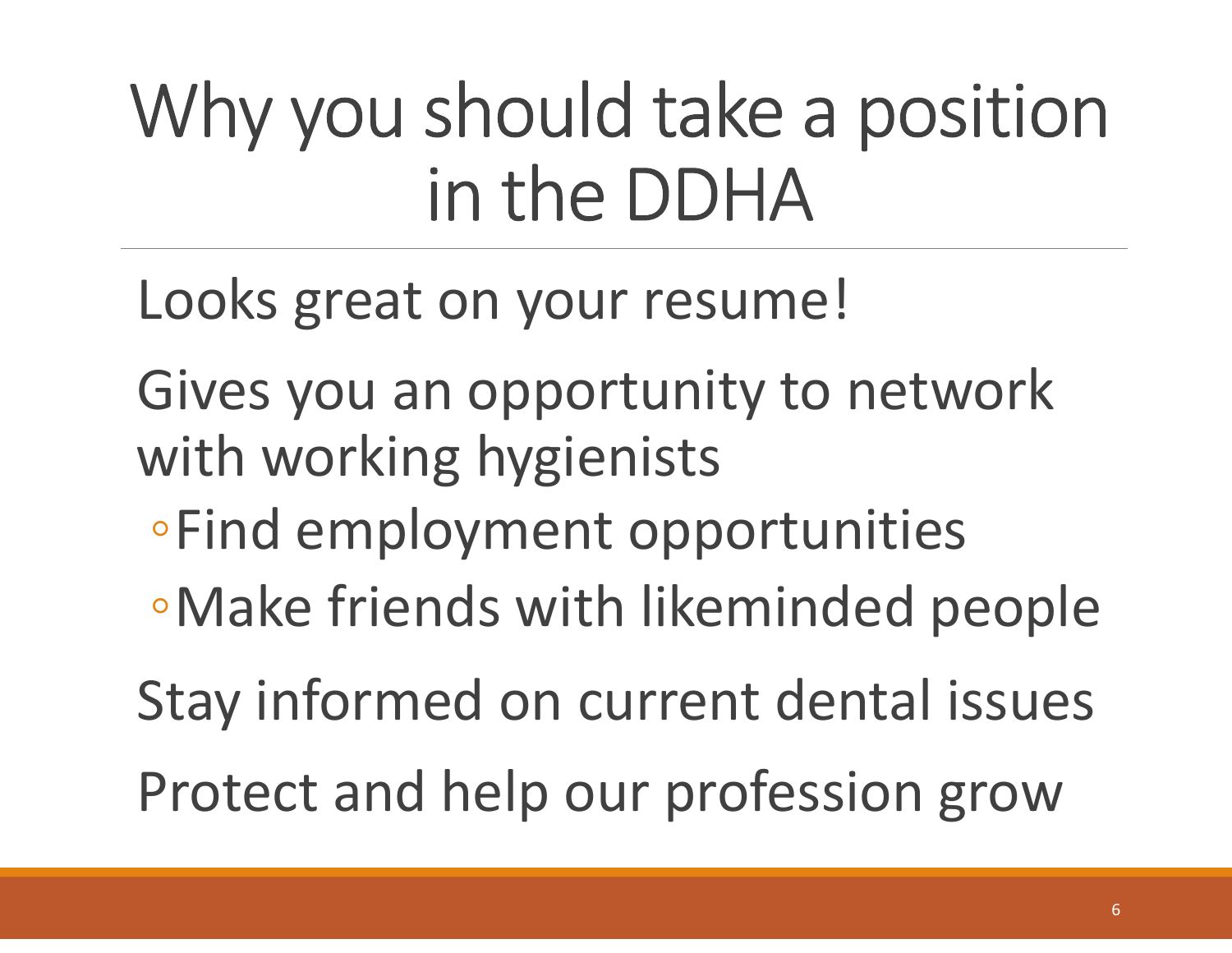### DDHA Positions \*ADHA membership required

| <b>Officer Positions</b>       | <b>Dental Committee Leaders</b> |  |
|--------------------------------|---------------------------------|--|
| <b>President</b>               | <b>Community Dental Health</b>  |  |
| <b>President Elect</b>         | <b>Member Outreach</b>          |  |
| <b>Vice President</b>          | <b>Continuing Education</b>     |  |
| <b>Secretary</b>               | <b>Legislative Contact</b>      |  |
| <b>Treasurer</b>               | <b>Facebook Editor</b>          |  |
| <b>Trustees (2)</b>            | <b>Student Membership</b>       |  |
| Delegates (7)                  |                                 |  |
| <b>Alternate Delegates (2)</b> |                                 |  |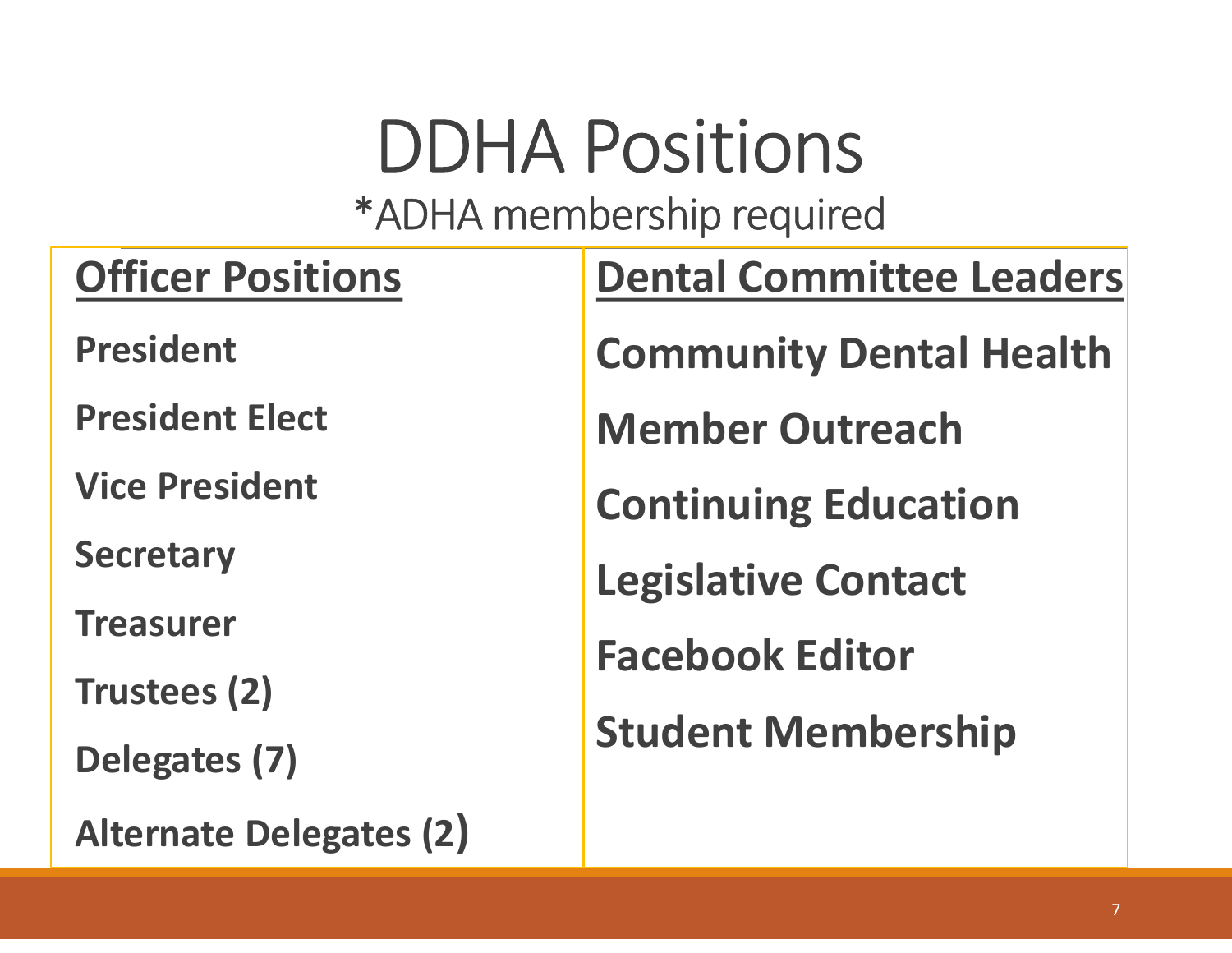## President

Term: One year

- Prepare agenda for meetings
- ◦If a vacancy occurs on the board, appoint a new member with board approval
- Prepare a roster of DDHA executive board
- Approve all bills submitted to the Treasurer before payment
- Serve as a members of the ODHA Annual Session House of Delegates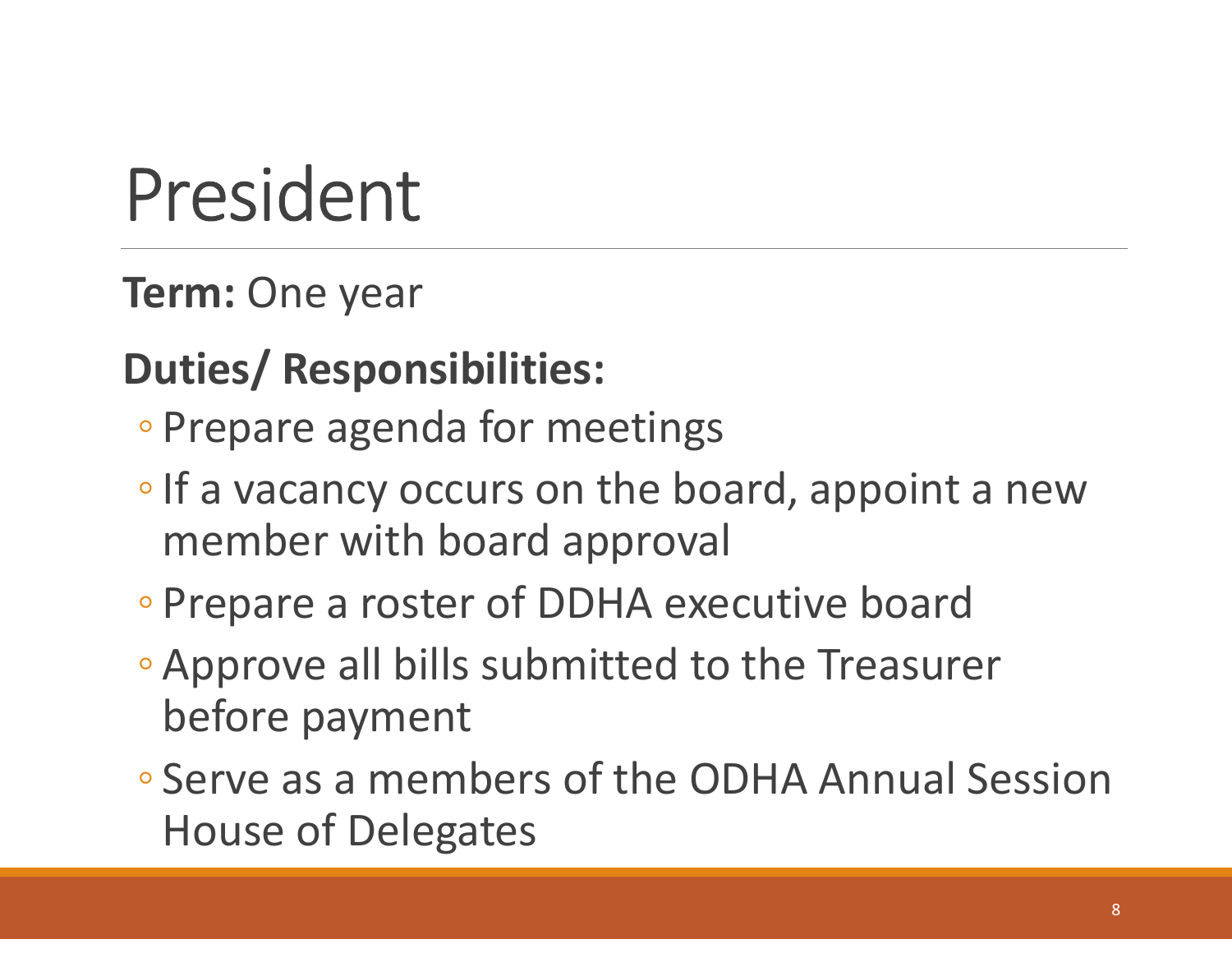## President Elect

#### Term :

- One year as President elect
- then a second year as President

#### Duties/Responsibilities:

Prepare for the presidential year

- by preparing recommendations for committee appointments
- outline budget requests for the office of President,
- establish meeting dates for the following year
- establish communication with related organizations

Perform duties as delegated by the President

© then a second year as President<br>
Duties/Responsibilities:<br>
Prepare for the presidential year<br>
© by preparing recommendations for committee appointments<br>
© outline budget requests for the office of President,<br>
© establis during the term Frepare for the presidential year<br>
• by preparing recommendations for committee appointments<br>
• outline budget requests for the office of President,<br>
• establish meeting dates for the following year<br>
• establish communicat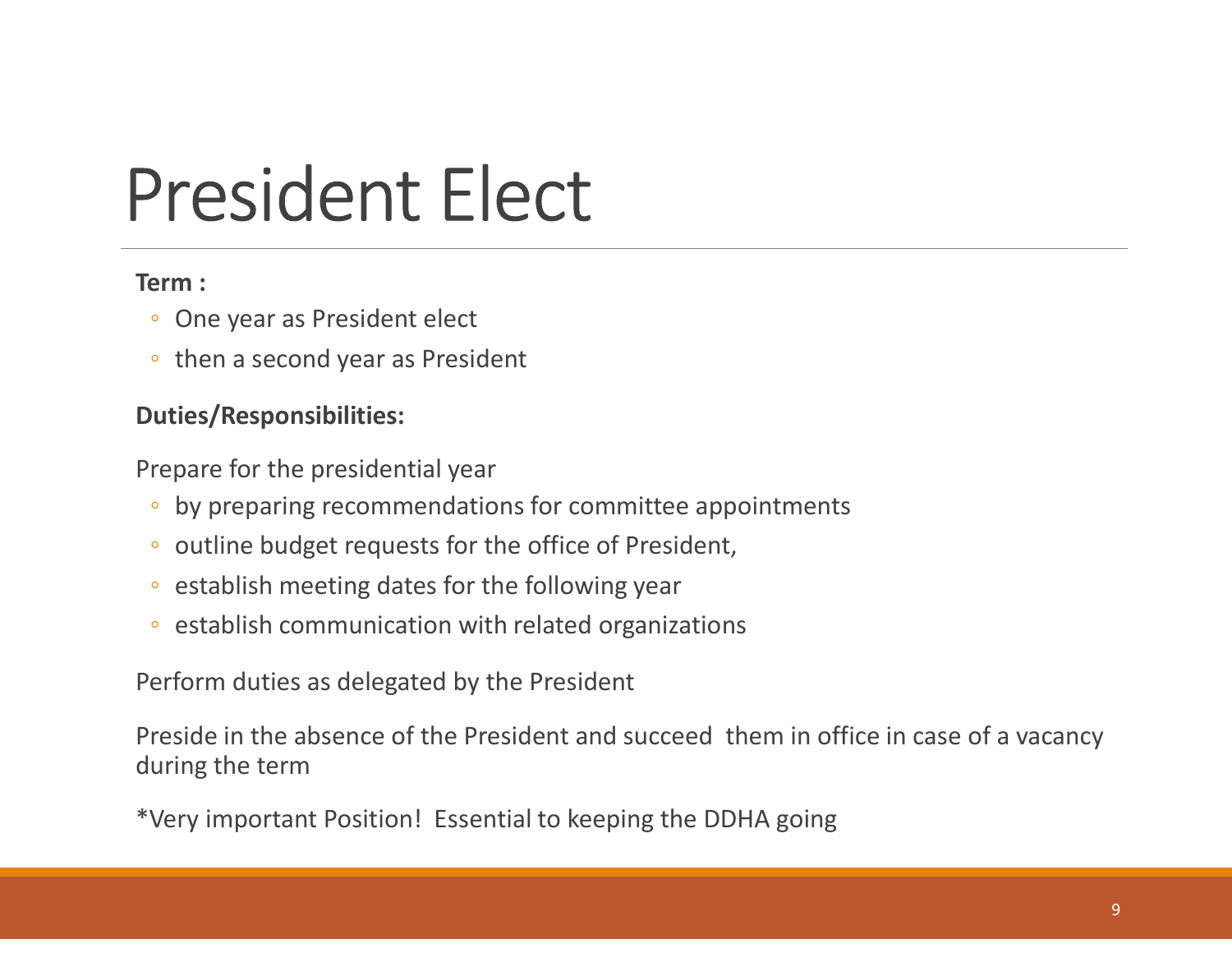## Vice President

Term : One year

- Attend monthly meetings
- Serve as a delegate at the annual session
- Gain knowledge of the operations of the Association
- ◦Organize continuing education related functions
- Perform tasks as delegated by the President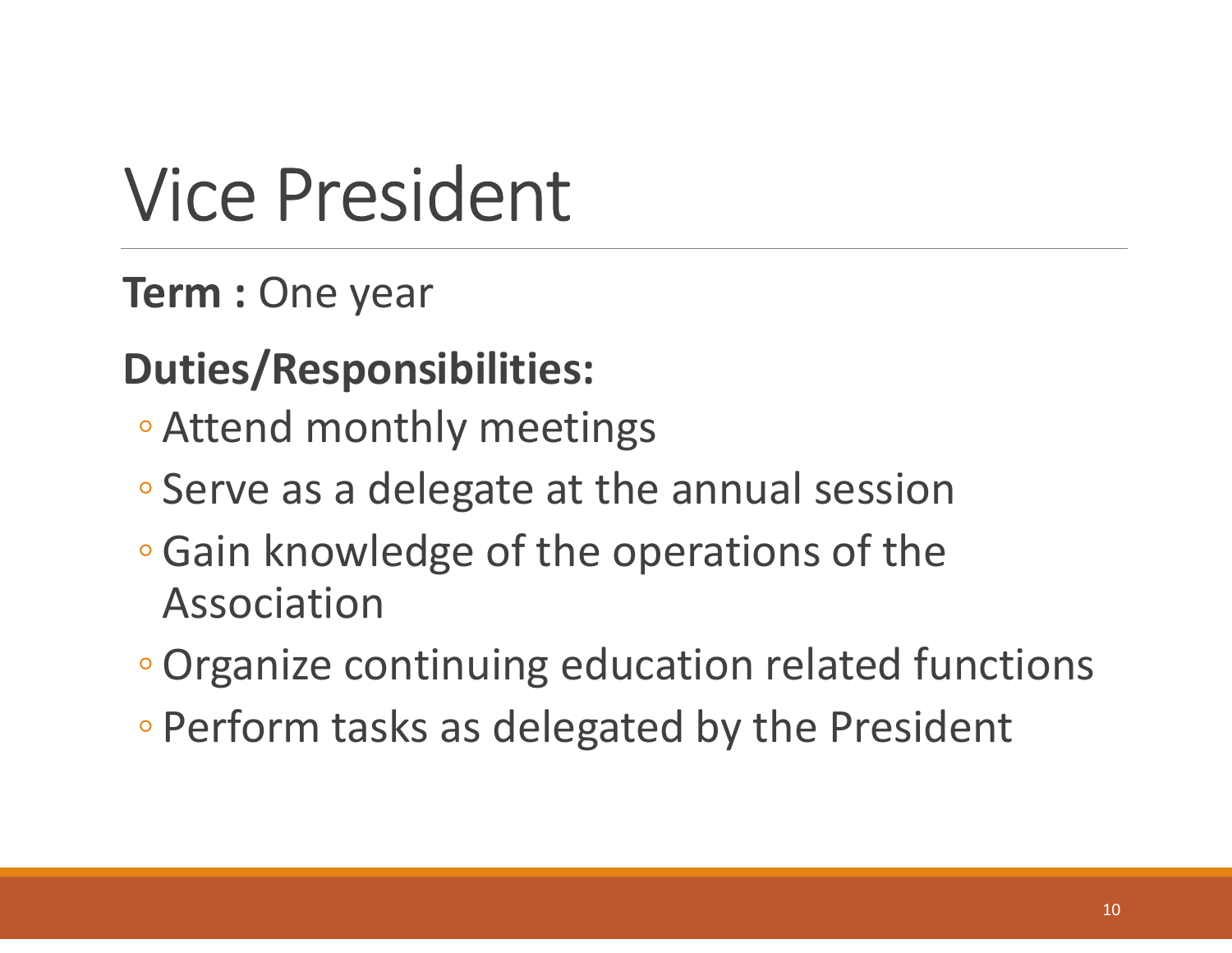## **Secretary**

**Term: One year** 

- Keep Accurate minutes of all meetings of the Association and read the minutes of the previous meetings
- Handle all correspondence delegated by the President
- Check and monitor email account
- Send list of newly elected officers and committee chairmen to the Executive Secretary of the ADHA and ODHA, and include all addresses and phone numbers
- Order all printed material and stationery. Distribute to all committee chairmen
- When the occasion arises, send get well and sympathy cards to the members
- Maintain copies of all correspondence for the Secretary's file and send copies to the President
- Perform duties and responsibilities as delegated by the President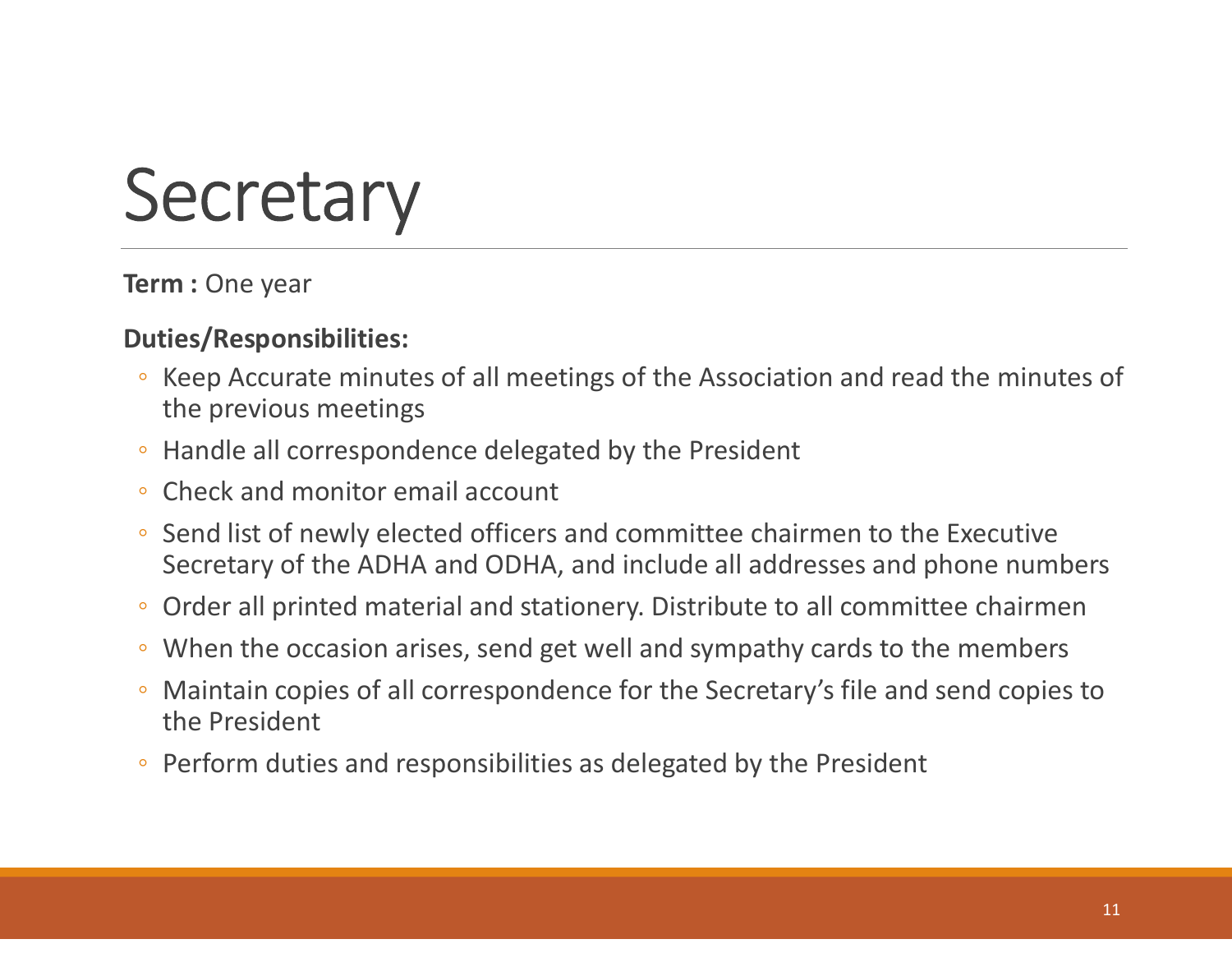## Treasurer

**Term : Two years** 

- Maintain the Association checking account, which includes the signatures of the Treasurer and Trustee
- Collect all money due to the association and deposit all checks shortly after being received
- Maintain accurate records and keep all voided checks
- Follow the prepared budget approved by the membership.
- Help prepare budget and present to the membership
- Have all bills approved by the president before paying and have a receipts for each bill
- Submit accounting records of the Association for audit to be done by two board members appointed by the President
- Have request of payment forms available for officers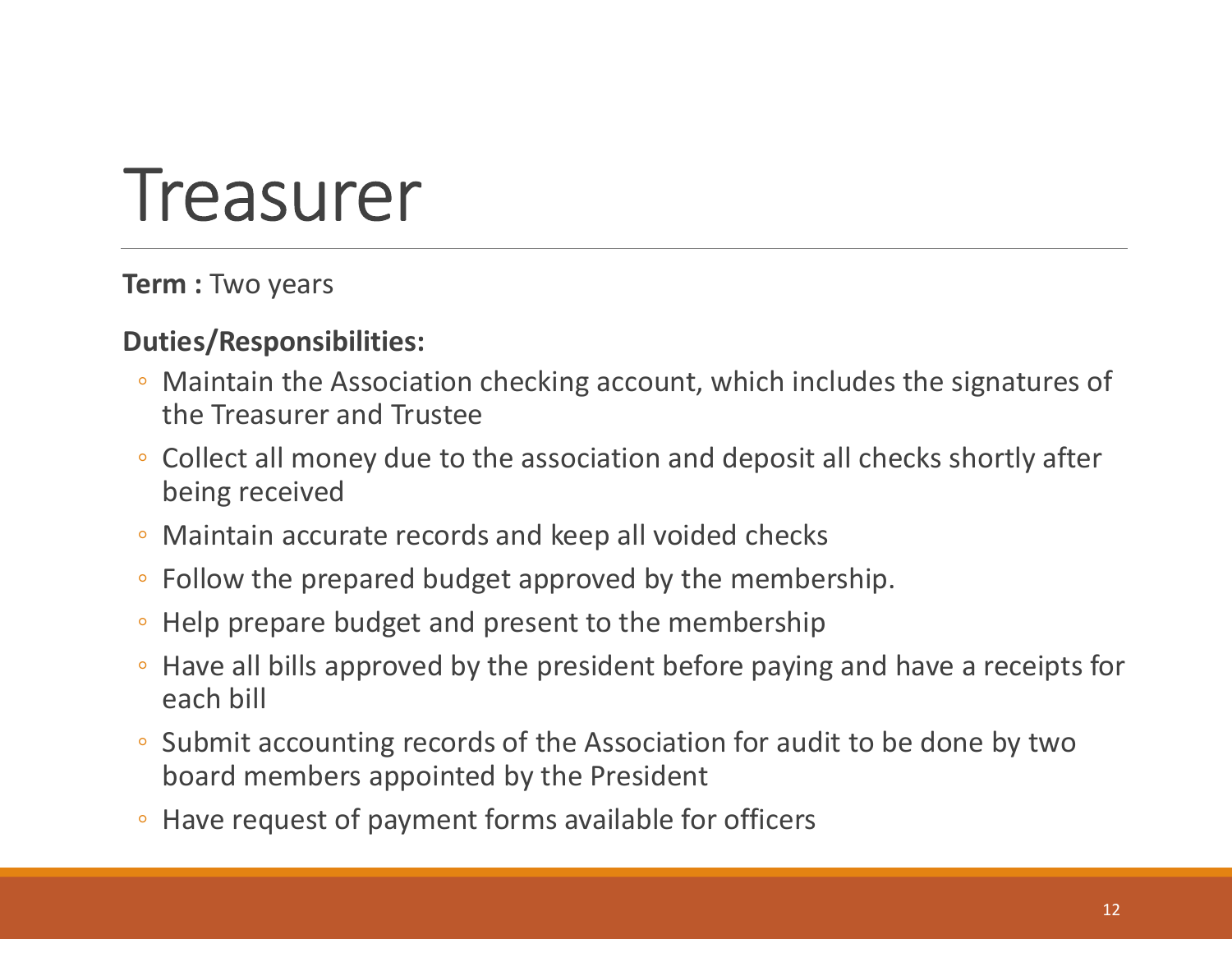## **Trustee**

**Term : Two years** 

- Serve as the communication link between individual members and the executive board and board of trustees of ODHA
- Attend ODHA Board of Trustee Meetings.
- Report ODHA Board actions to members at component meetings
- Plan and conduct an orientation meeting prior to the ODHA annual session for delegates and alternate delegates
- Send names of the delegates and alternate delegates to the executive secretary of the ODHA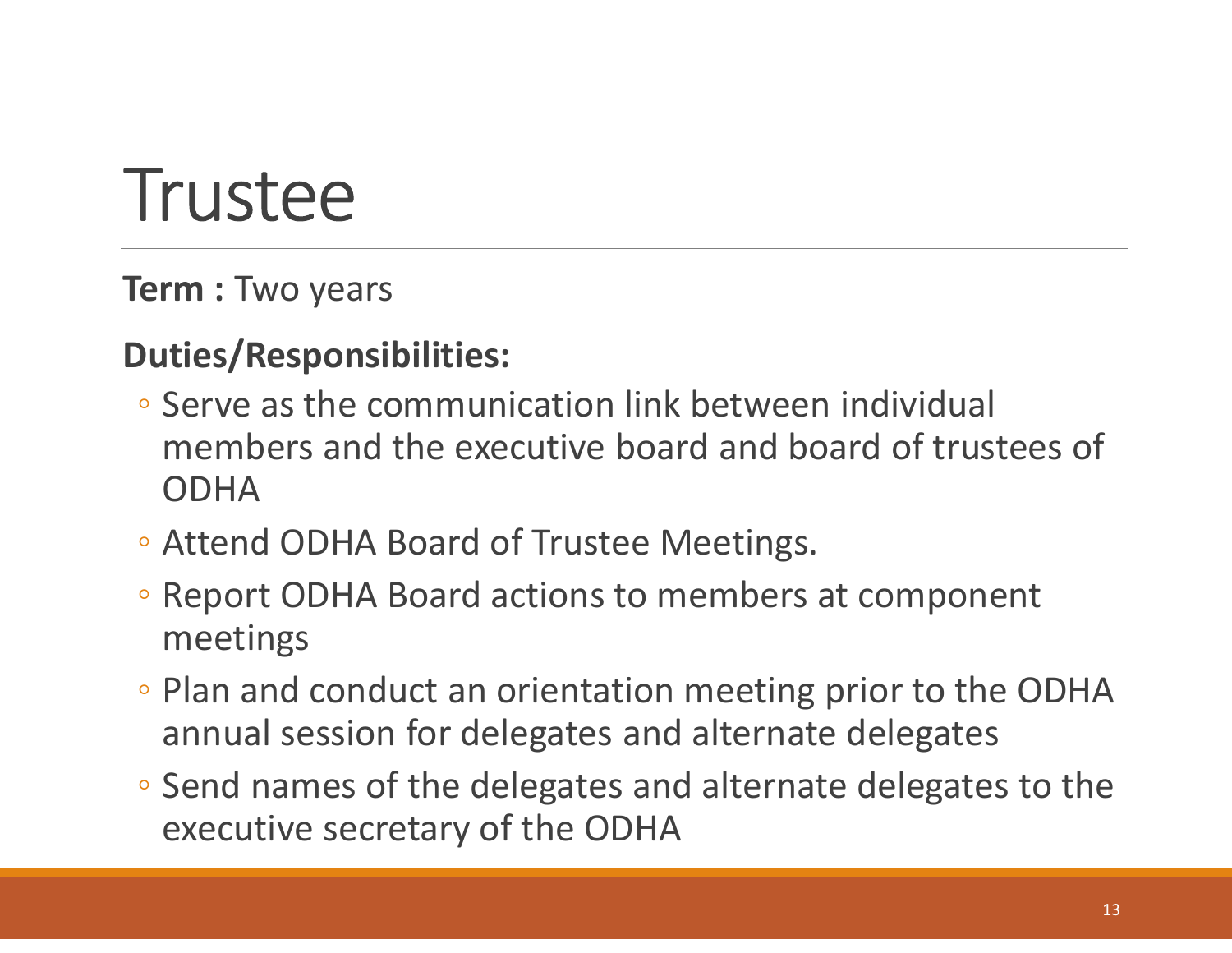# Delegates/Alternate Delegates **Delegates/Alternate Delegates**<br> **Constraints:** One year<br> **Pelegates**<br>
• Seven Delegates<br>
• Serve as voting members of the DDHA at the ODHA<br>
• Serve as voting members of the DDHA at the ODHA<br>
annual session<br>
Niternate Dele

**Term: One year** 

#### **Delegates**

- Seven Delegates
- Attend the ODHA annual session
- annual session **Term:** One year<br> **Delegates**<br>
• Seven Delegates<br>
• Attend the ODHA annual session<br>
• Serve as voting members of the DDHA<br>
annual session<br> **Alternate Delegates**<br>
• Prefer 2 Alternates<br>
• Attend the ODHA annual session

- Prefer 2 Alternates
- Attend the ODHA annual session
- <p>• Seven Decgates</p>\n<p>• After Deegates</p>\n<p>• Serve as voting members of the DDHA at the ODHA annual session</p>\n<p>• Nternate Delegates</p>\n<p>• Prefer 2 Alternates</p>\n<p>• Attend the ODHA annual session</p>\n<p>• Stand in for a Delegate in the event they cannot fulfill their responsibility</p> their responsibility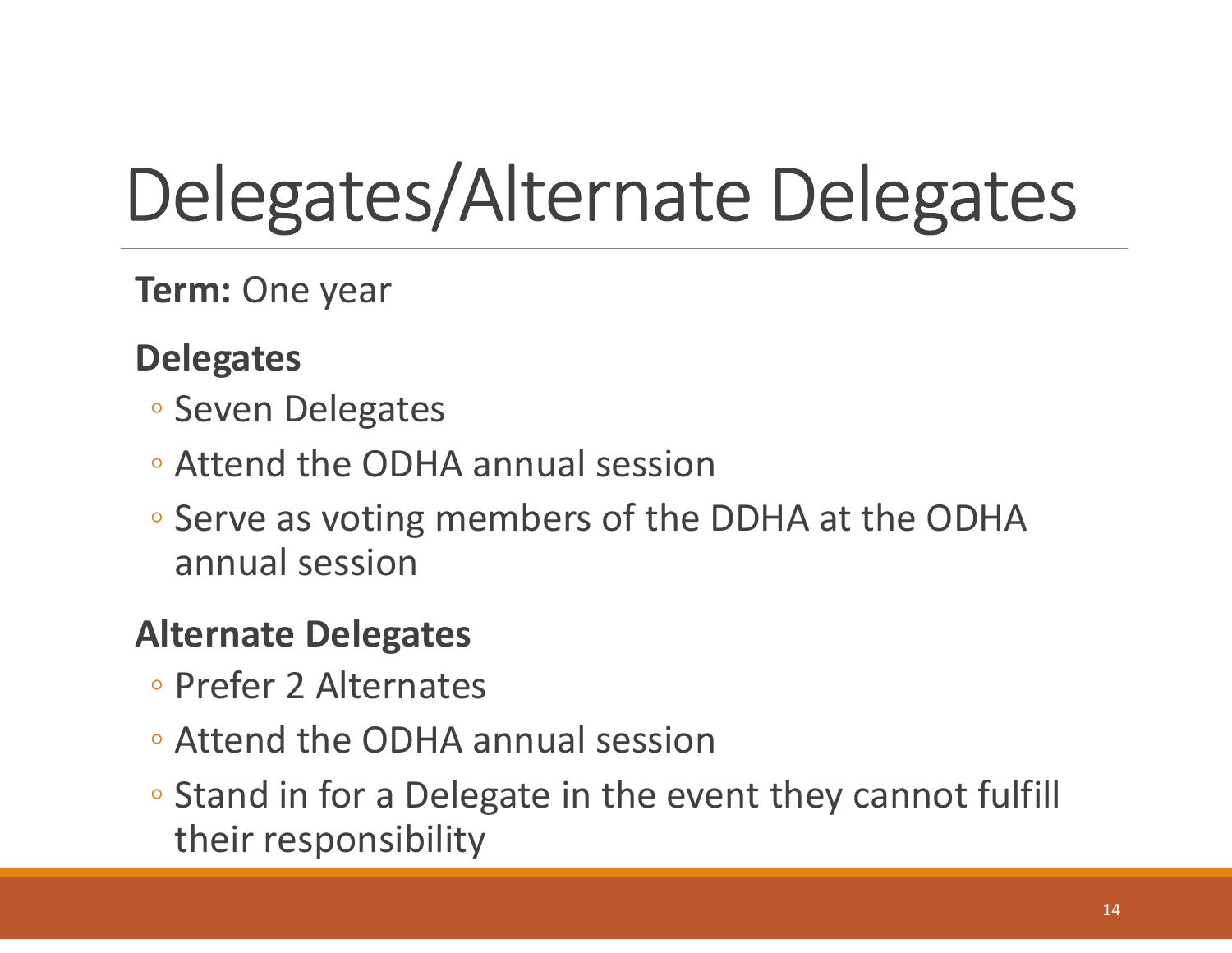## Individual or Committee Positions

The following positions can be done by a single person or a committee

- ◦Community Dental Health
- ◦Member Outreach
- ◦Continuing Education
- ◦Student Membership
- ◦Legislative Contact
- ◦Facebook Editor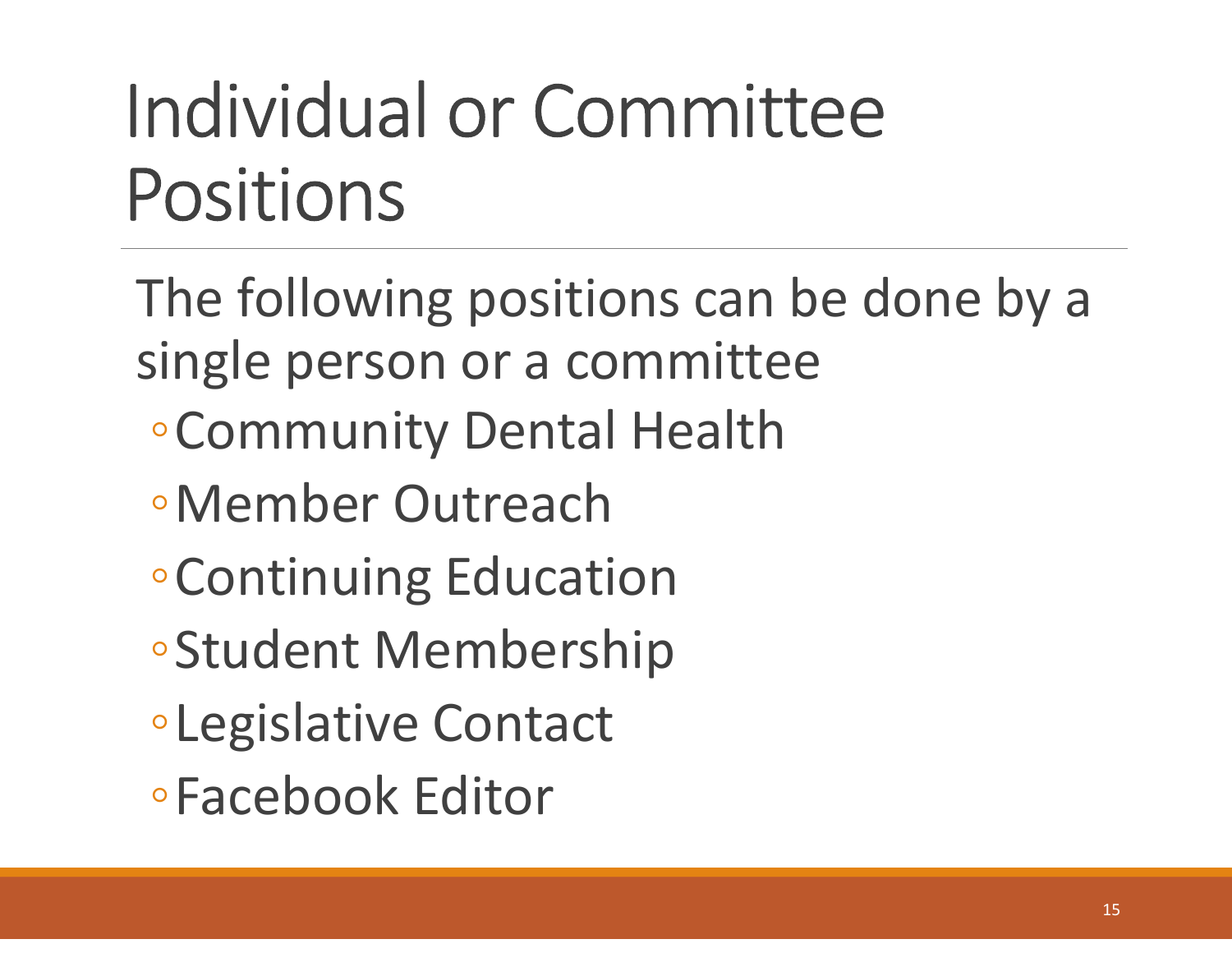## Member Outreach

Help us promote, increase, and retain ADHA membership

Monitor changes of membership status of existing members

Help us with ideas to

- ◦Keep the membership we already have
- ◦Attract new members
- ◦Reach out to non-members
- ◦Be creative!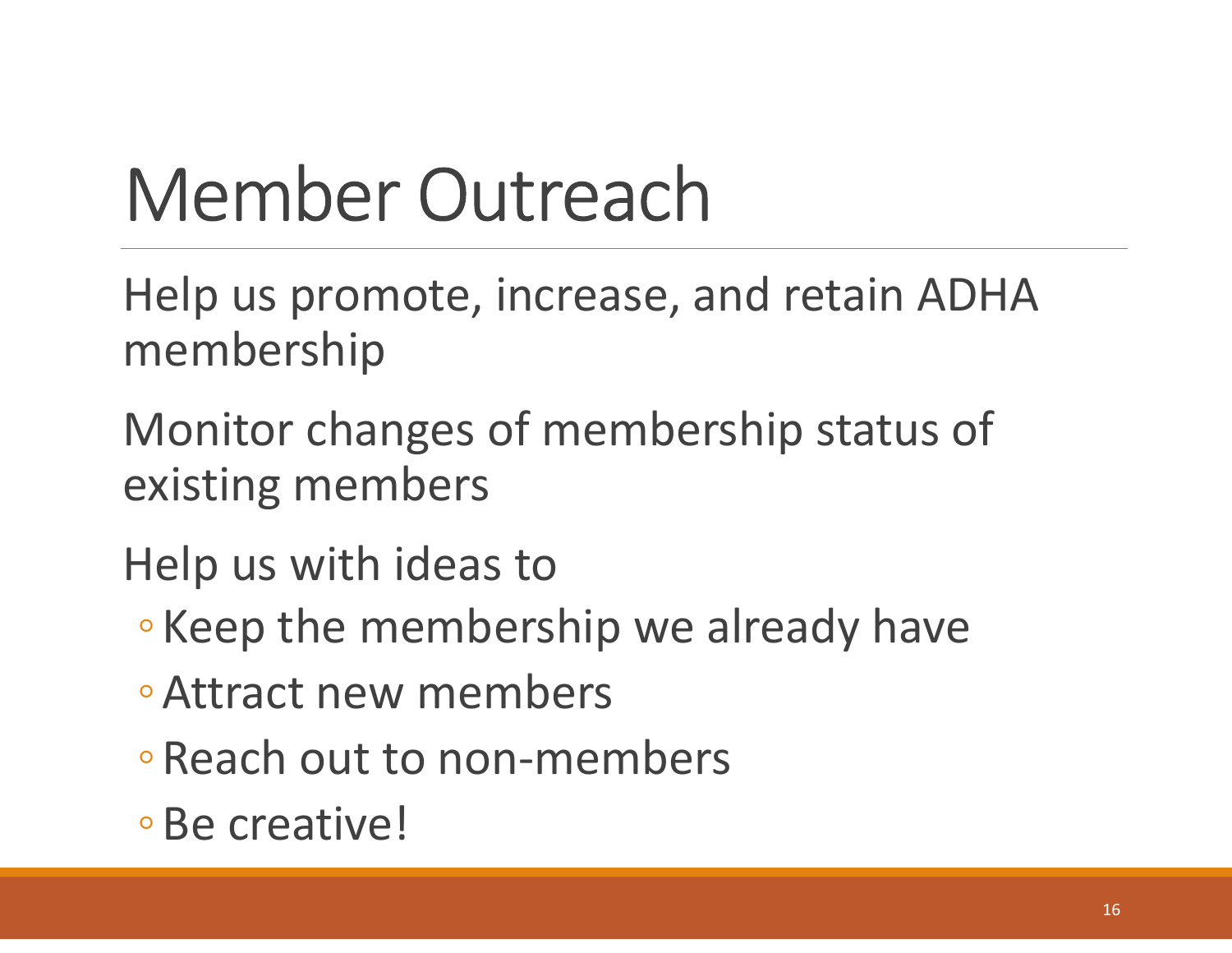## Continuing Education

Work with the Vice President to plan continuing education events

Help us with ideas to

- ◦Offer CE events to members and non-members
- ◦New topics and Speakers
- ◦New venues to hold CE events
- Advertisement of events (flyers, emails, social media)
- Be creative!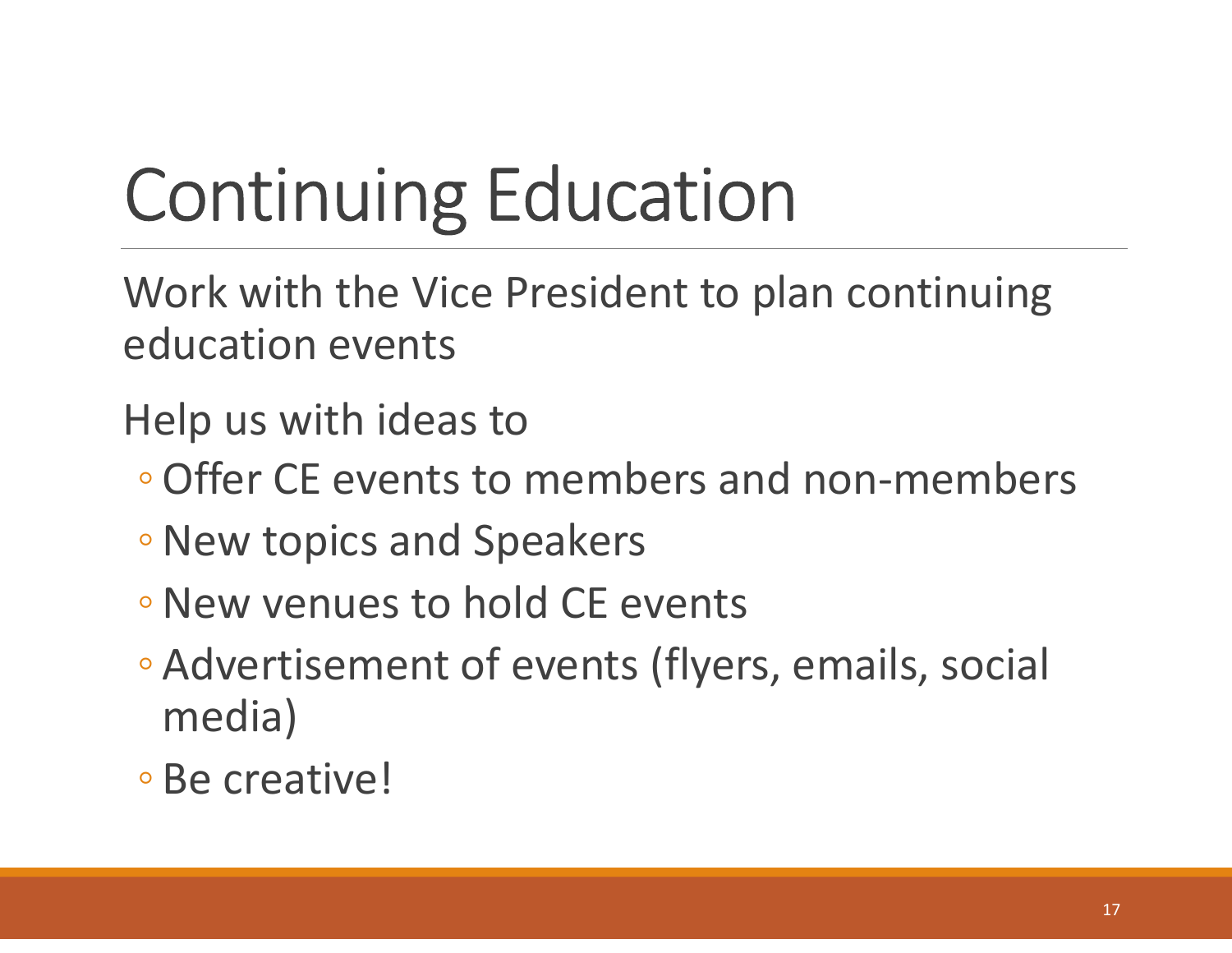## Facebook Editor

# Monitor and Update our Facebook page: ∵<br>
acebook Editor<br>
Monitor and Update our Facebook |<br>
⊙Member Engagement Posts

◦Accept/Decline friend requests

◦Invite Facebook friends to continuing education events and work with CE Coordinator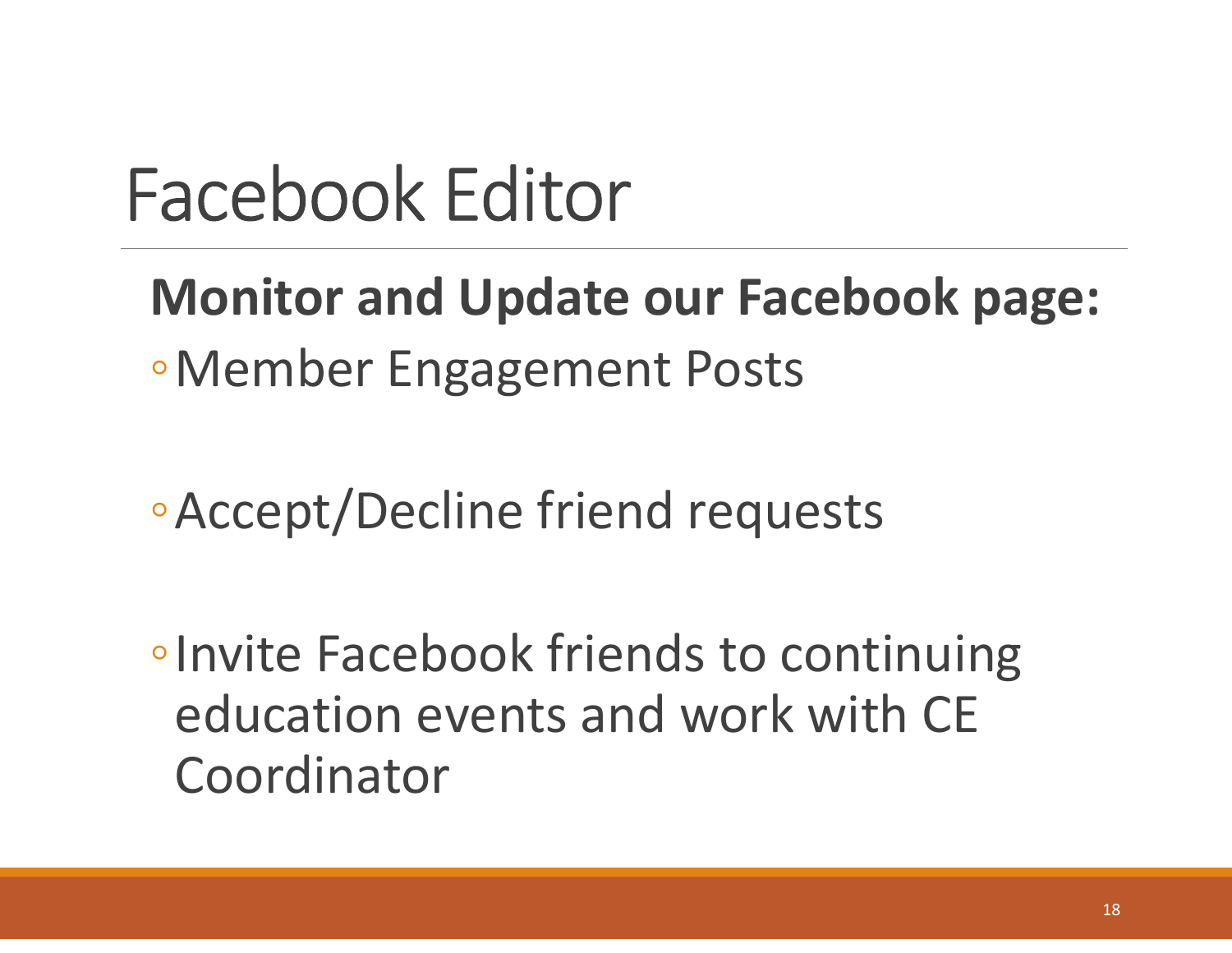## Community Dental Health

- Help us promote dental health in our community
- Help us with ideas to help the community
- Coordinate Dental Health Events
- Promote Volunteer opportunities
- ◦Existing volunteer outlets
- ◦Be Creative! Create new ones!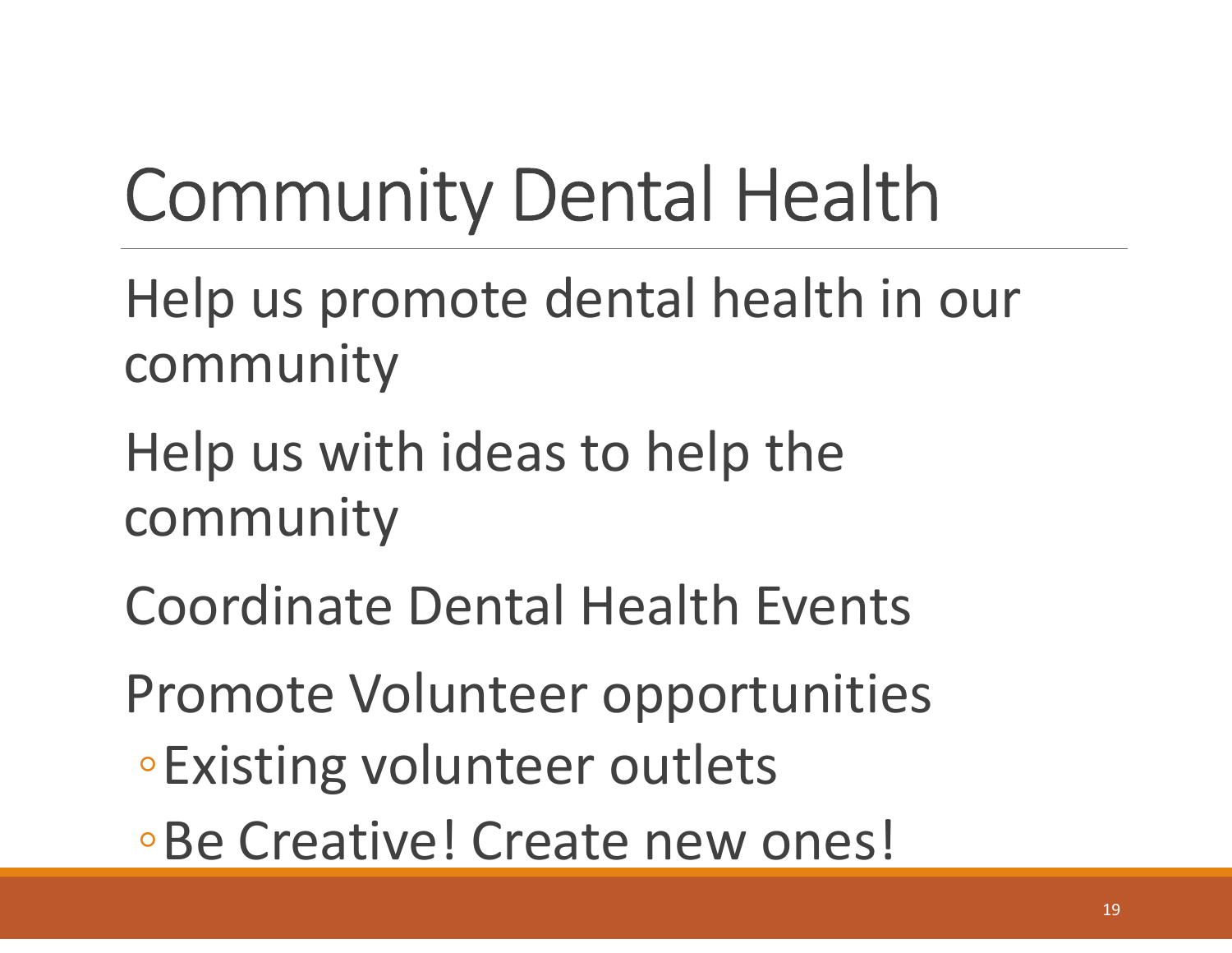## Legislative Contact

◦Communicate with ODHA's legislative representative to promote awareness of current legislative issues to DDHA

◦Help the DDHA draft letters to Senators and representatives when the occasion arises